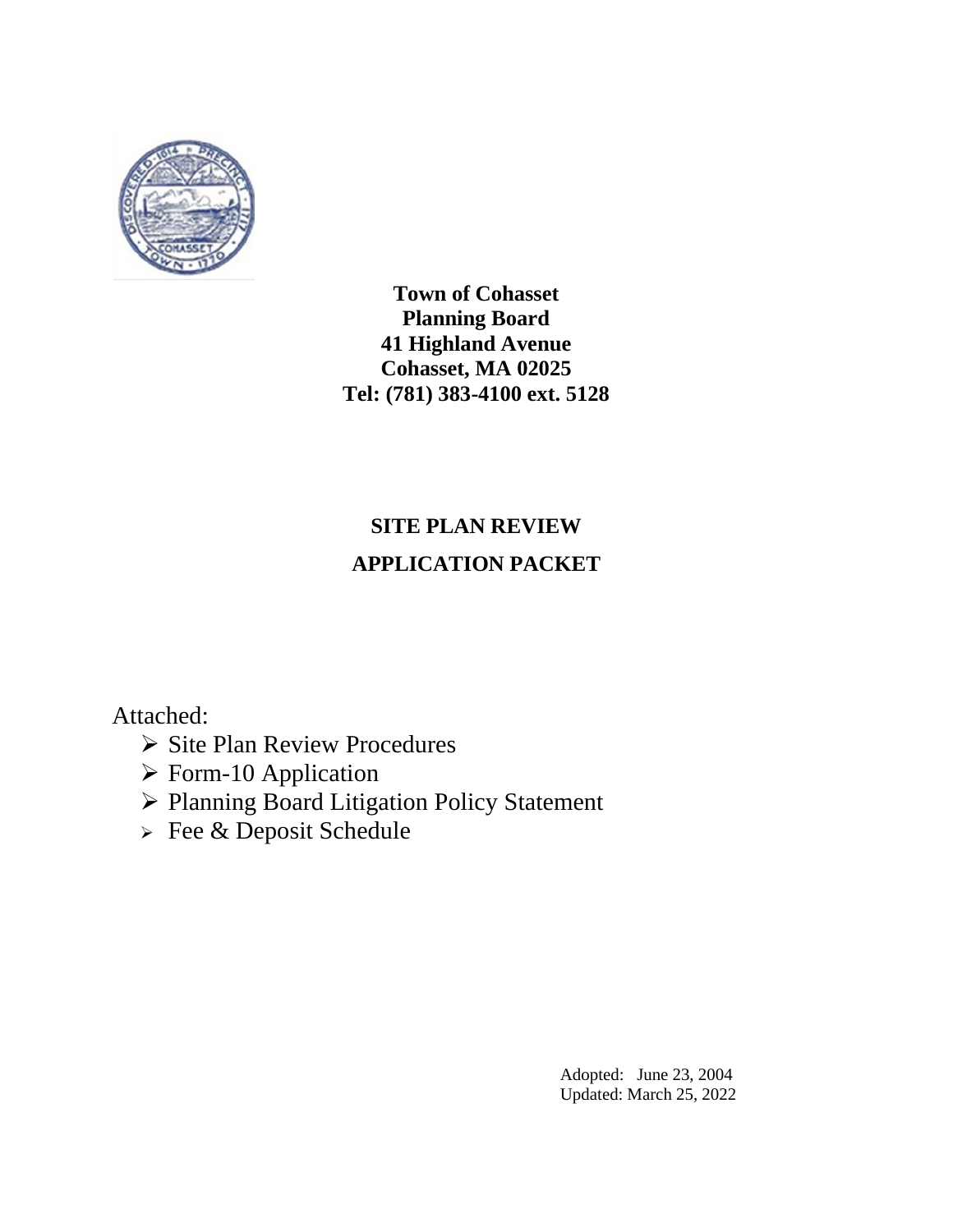

## **SITE PLAN REVIEW PROCEDURES**

Submit to the Planning Board the following:

- *3 copies* of the Application Form 10 signed by *both* the Applicant and Property Owner
- *6 sets* of the site Plan, Floors Plans, Elevations (NOTE*: 3 sets at 11"x 17"*; *3 sets full size - no larger than*  $2' \times 3'$
- An Abutters List *certified* by the Assessor's Office
- *Two* sets of Abutter mailing labels from the Assessor's Office
- $\Box$  The appropriate application fee, legal fee, and engineering fee (see attached fee schedule).
- The *original, signed* Planning Board Litigation Policy Statement signed by *both* the Applicant and the Property Owner.

### *NOTE: A submission shall not be deemed complete and shall not be accepted until the applicant has submitted all the above items.*

- 1. After **all the above** items are found to be complete, the Planning Board Staff will then contact the Town Clerk to date-stamp the entire submittal as "Received"
- 2. The Planning Board Staff will then do the following:
	- Assign a Site Plan Review Case Number
	- $\square$  Set a date and time for the public hearing
	- $\square$  Post the meeting in the Town Clerk's Office
	- $\square$  Reserve the appropriate location for the public hearing
	- $\square$  Distribute the plans to the appropriate boards
	- $\Box$  Advertise the public hearing in a local newspaper for two consecutive weeks prior to the hearing date
	- $\square$  Notify the abutters, by mail, of the public hearing
	- $\Box$  Distribute a copy of the site plan, floor plans and elevations to the engineer designated by the Plan Board for review on behalf of the Board.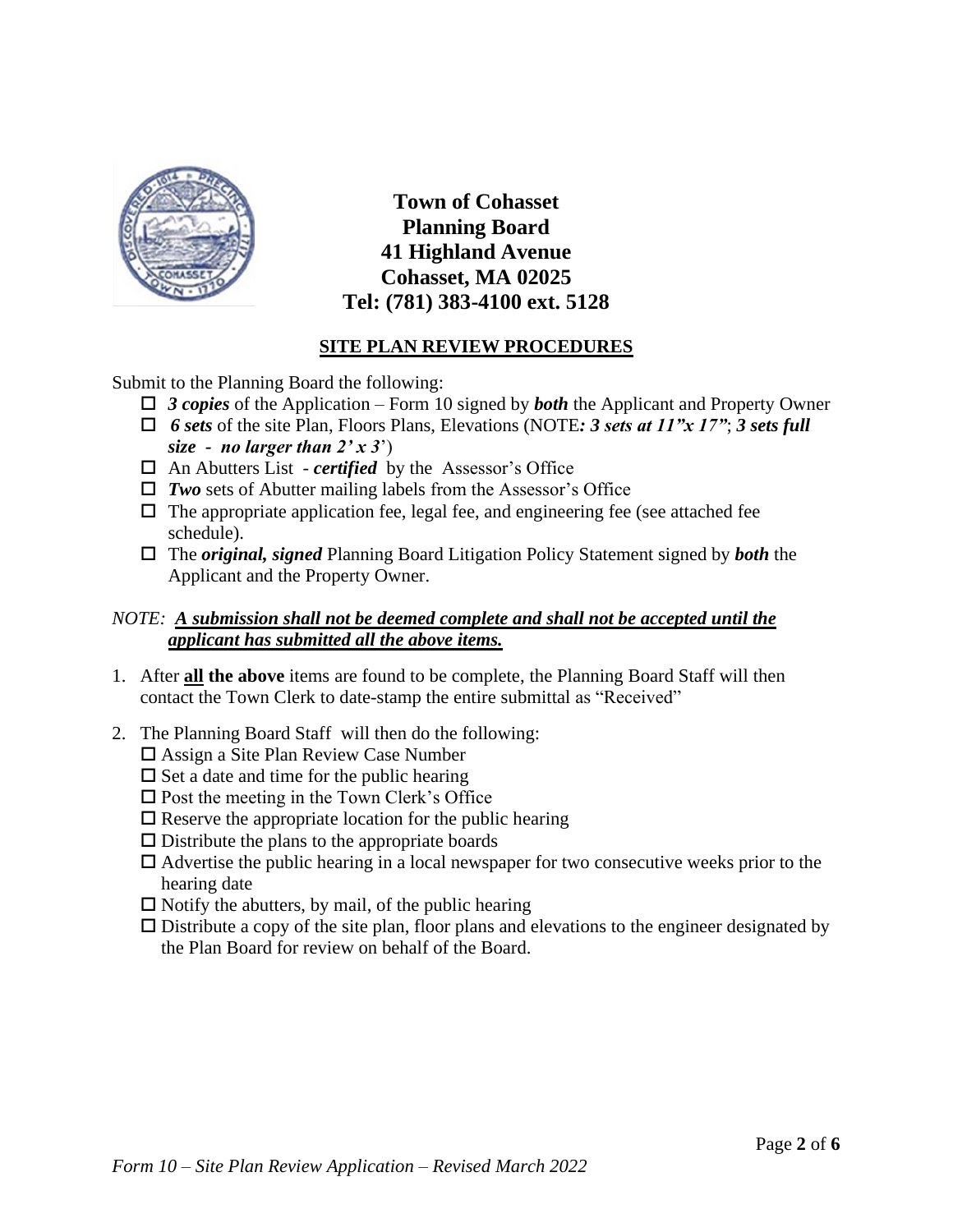

# **FORM 10 – APPLICATION FOR APPROVAL OF A SITE PLAN**

DATE: \_\_\_\_\_\_\_\_\_\_\_\_\_\_\_\_\_\_\_\_\_\_\_

To the Planning Board:

The undersigned herewith submits the accompanying preliminary site plan of property located in the Town of Cohasset for site plan approval under the requirements of Section 12 of the Zoning Bylaws of the Town of Cohasset and the Site Plan Review Rules and Regulations of the Planning Board of the Town of Cohasset, Massachusetts.

| 1. | Record Name of Owner:<br>Address:                                               |  | <u> 1989 - Johann Stoff, amerikansk politiker (d. 1989)</u>                                                      |
|----|---------------------------------------------------------------------------------|--|------------------------------------------------------------------------------------------------------------------|
|    |                                                                                 |  |                                                                                                                  |
| 2. | Name of Applicant:<br>Address:                                                  |  | and the control of the control of the control of the control of the control of the control of the control of the |
|    |                                                                                 |  |                                                                                                                  |
| 3. | <b>Zoning Classification</b>                                                    |  |                                                                                                                  |
| 4. |                                                                                 |  |                                                                                                                  |
| 5. | Deed of Property recorded in Norfolk County Registry of Deeds in Book<br>(page) |  |                                                                                                                  |
| 6. | Location of description of property sufficient for identification:              |  |                                                                                                                  |
|    |                                                                                 |  |                                                                                                                  |
| 7. |                                                                                 |  |                                                                                                                  |
|    | Signature of Owner                                                              |  | <b>Signature of Applicant</b>                                                                                    |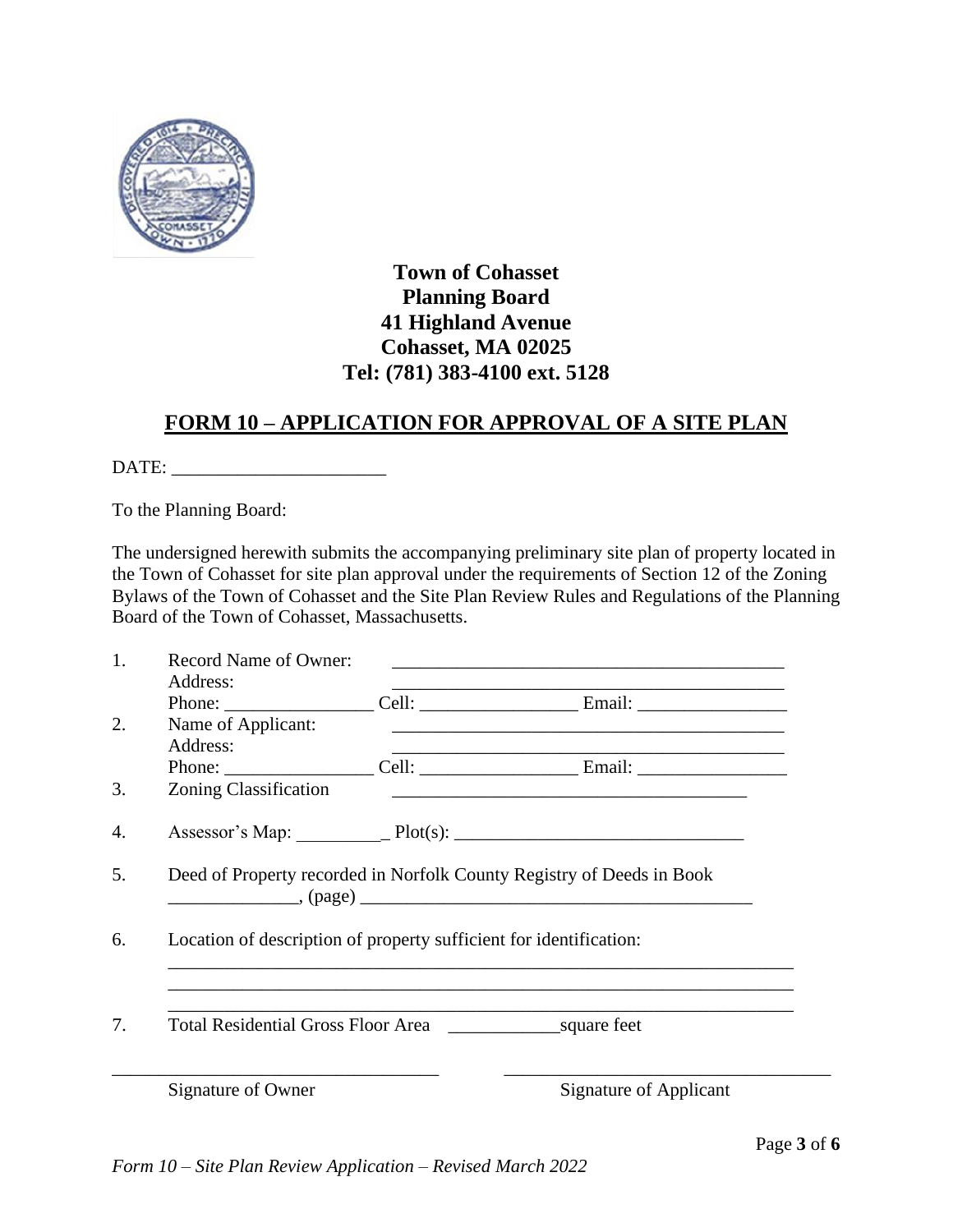

### **THE APPLICANT** *AND* **LANDOWNER MUST READ AND ACKNOWLEDGE THE FOLLOWING POLICY OF THE PLANNING BOARD.**

When an application has been approved by the Planning Board, either in whole or with conditions, Town Counsel will not primarily defend any appeal against such approval brought by parties claiming to be aggrieved, without the express written consent of both the Chairman of the Planning Board and the Town Manager.

The successful Applicant is the appropriate party to bear expenses associated with defending an approval, be it a Special Permit, Site Plan Review, Subdivision or, Form A – Approval Not Required (ANR).

### **SIGN FOR ACKNOWLEDGEMENT OF THE LITIGATION POLICY:**

Date: \_\_\_\_\_\_\_\_\_ \_\_\_\_\_\_\_\_\_\_\_\_\_\_\_\_\_\_\_\_\_\_\_\_\_\_\_\_\_\_\_\_\_\_\_\_\_\_\_\_\_\_\_\_\_\_\_\_\_\_\_

Signature(s) of Applicant(s) or Representatives, if any

Date: \_\_\_\_\_\_\_\_\_ \_\_\_\_\_\_\_\_\_\_\_\_\_\_\_\_\_\_\_\_\_\_\_\_\_\_\_\_\_\_\_\_\_\_\_\_\_\_\_\_\_\_\_\_\_\_\_\_\_\_\_\*\*

 $Signature(s)$  of Owner(s)

### **I HAVE READ AND UNDERSTAND THE RULES OF PROCEDURE OF THE PLANNING BOARD:**

Date:

Signature(s) of Applicant(s) or Representatives, if any

Date: \_\_\_\_\_\_\_\_\_ \_\_\_\_\_\_\_\_\_\_\_\_\_\_\_\_\_\_\_\_\_\_\_\_\_\_\_\_\_\_\_\_\_\_\_\_\_\_\_\_\_\_\_\_\_\_\_\_\_\_\_\*\*

Signature(s) of Owner(s) *\*\*APPLICATION MUST BE SIGNED BY BOTH APPLICANT (OR REPRESENTATIVE) AND LANDOWNER*.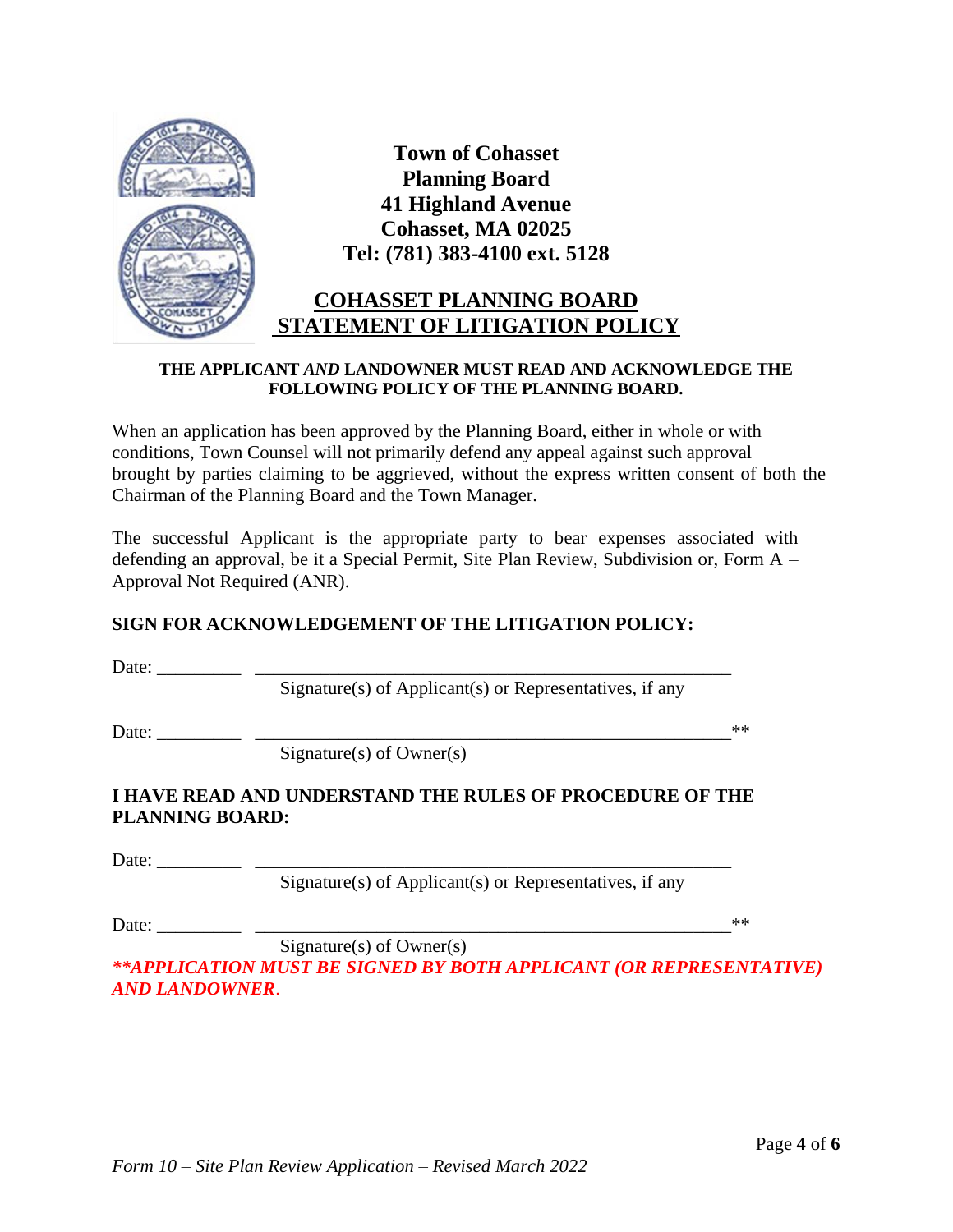

# **FEE & DEPOSIT SCHEDULE**

### **Subdivisions, Clusters, RCDD Special Permit & Land Alteration Special Permit**

- \$1,000 Application Fee
- \$ 250 Per Lot Fee (if applicable)
- \$5,000 Engineering Cost Deposit
- \$1,500 Legal Cost Deposit

### **Site Plan Review & Other Special Permits (VBD, HVBOD, Etc.)**

- \$1,000 Application Fee (5,000 sq.ft. or less)
- \$2,000 Application Fee  $(5,000 10,000 \text{ sq.fit.})$
- \$1,000 Add for each addition 10,000 sq.ft. or part thereof

#### Engineering Costs Deposit: Legal Cost Deposit:

\$1,000 1,000 sq.ft. or less \$ 500 1,000 sq.ft. or less  $$ 5,000$  1,000 - 5,000 sq.ft.  $$ 5,1000$  1,000 - 5,000 sq.ft. \$ 7,500 5,000 - 20,000 sq.ft. \$1,500 5,000 - 20,000 sq.ft.

\$10,000 20,000 sq.ft. or more \$2,000 20,000 sq.ft. or more

### **Common Driveway & Scenic Roads**

- \$ 200 Application Fee
- \$ 50 Per Residence served Fee
- \$1,500 Engineering Cost Deposit
- \$1,000 Legal Cost Deposit

Town Engineering and Legal costs are the responsibility of the Applicant and *shall be brought up to the initial required amount when the balance goes below half the initial amount.* Once a subdivision or cluster is complete and approved, any remaining balance of deposits will be returned to the Applicant upon approval of the Applicant's *written* request.

### **Form A - (Subdivision Approval Not Required – ANR)**

- \$100 Application Fee Per Plan
- \$100 Fee for each new building lot shown

### **Large Home Review**

- \$ 400 Application Fee (3,500-5,000 sq. ft.)
- \$1,000 Application Fee (over 5,000 sq.ft.)

*\*\*\* Public Hearing Legal Advertisements – All Filings \*\*\**